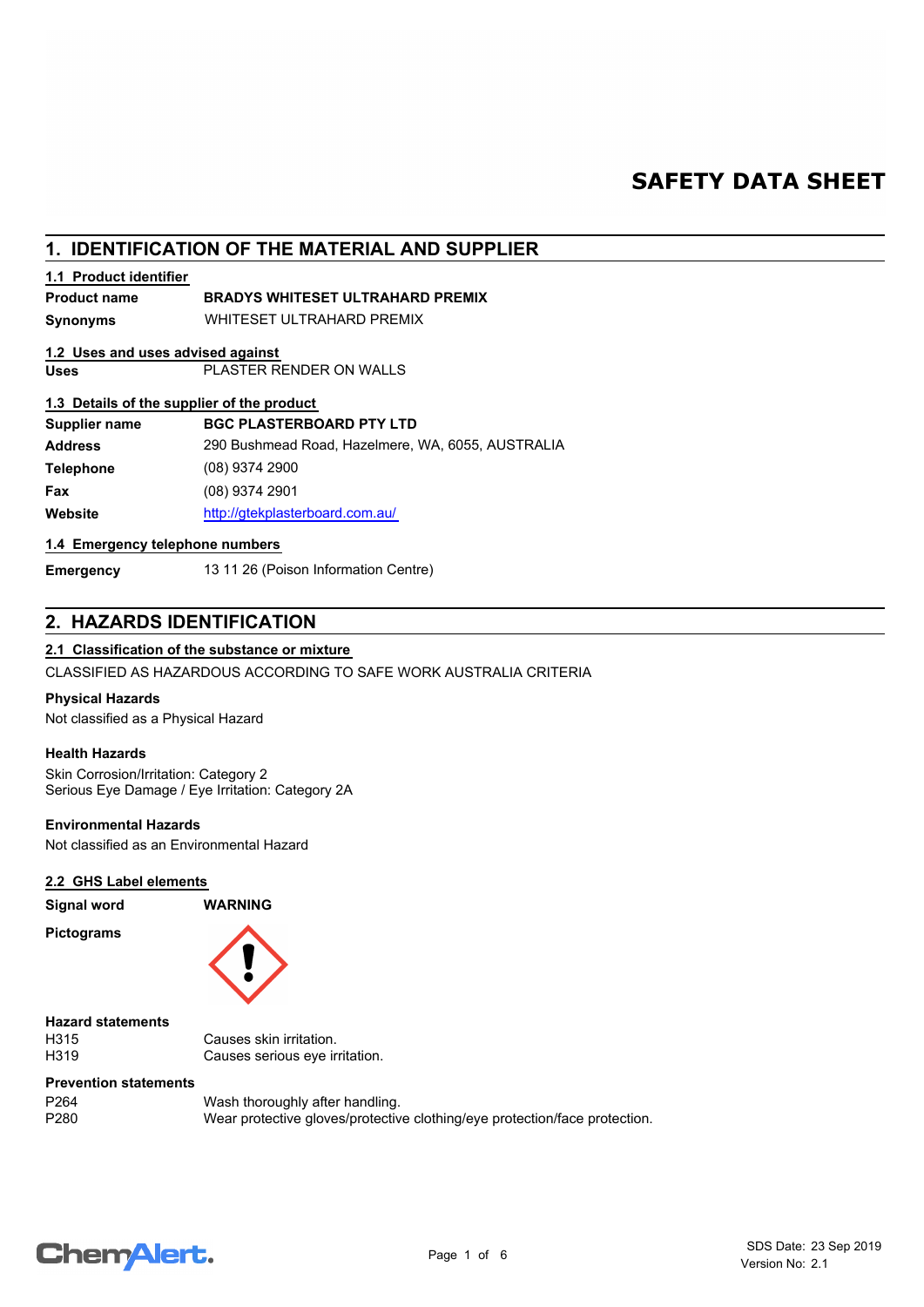## **PRODUCT NAME BRADYS WHITESET ULTRAHARD PREMIX**

#### **Response statements**

P305 + P351 + P338

P302 + P352 IF ON SKIN: Wash with plenty of soap and water.

IF IN EYES: Rinse cautiously with water for several minutes. Remove contact lenses, if present and easy to do. Continue rinsing.

P321 Specific treatment is advised - see first aid instructions.<br>P332 + P337 + P313 If skin or eve irritation occurs: Get medical advice/ atter

P332 + P337 + P313 If skin or eye irritation occurs: Get medical advice/ attention.<br>P362 Take off contaminated clothing and wash before re-use.

Take off contaminated clothing and wash before re-use.

#### **Storage statements**

None allocated.

#### **Disposal statements**

None allocated.

#### **2.3 Other hazards**

No information provided.

# **3. COMPOSITION/ INFORMATION ON INGREDIENTS**

#### **3.1 Substances / Mixtures**

| Ingredient                   | <b>CAS Number</b> | <b>EC Number</b> | Content      |
|------------------------------|-------------------|------------------|--------------|
| CALCIUM SULPHATE HEMIHYDRATE | 10034-76-1        | 600-067-1        | 96 to 98%    |
| CALCIUM HYDROXIDE            | 1305-62-0         | 215-137-3        | 5 to 7%      |
| <b>CELLULOSE ETHER</b>       |                   |                  | 0.1 to 0.3%  |
| PLASTER RETARDER             |                   |                  | 0.05 to 0.1% |

# **4. FIRST AID MEASURES**

## **4.1 Description of first aid measures**

| Eye                         | If in eyes, hold eyelids apart and flush continuously with running water. Continue flushing until advised to<br>stop by a Poisons Information Centre, a doctor, or for at least 15 minutes.                 |
|-----------------------------|-------------------------------------------------------------------------------------------------------------------------------------------------------------------------------------------------------------|
| <b>Inhalation</b>           | If inhaled, remove from contaminated area. Apply artificial respiration if not breathing.                                                                                                                   |
| <b>Skin</b>                 | If skin or hair contact occurs, remove contaminated clothing and flush skin and hair with running water.<br>Continue flushing with water until advised to stop by a Poisons Information Centre or a doctor. |
| Ingestion                   | For advice, contact a Poisons Information Centre on 13 11 26 (Australia Wide) or a doctor (at once). If<br>swallowed, do not induce vomiting.                                                               |
| <b>First aid facilities</b> | Eye wash facilities and safety shower should be available.                                                                                                                                                  |

#### **4.2 Most important symptoms and effects, both acute and delayed**

See Section 11 for more detailed information on health effects and symptoms.

#### **4.3 Immediate medical attention and special treatment needed**

Drinking glycerin, gelatin solutions, or large volumes of water may delay the hardening of this product in the stomach. Surgical relief of obstruction, particularly at the phlorus, may be required.

# **5. FIRE FIGHTING MEASURES**

#### **5.1 Extinguishing media**

Use an extinguishing agent suitable for the surrounding fire.

#### **5.2 Special hazards arising from the substance or mixture**

Non flammable. May evolve toxic gases (sulphur oxides) when heated to decomposition.

#### **5.3 Advice for firefighters**

Evacuate area and contact emergency services. Toxic gases may be evolved in a fire situation. Remain upwind and notify those downwind of hazard. Wear full protective equipment including Self Contained Breathing Apparatus (SCBA) when combating fire. Use waterfog to cool intact containers and nearby storage areas.

## **5.4 Hazchem code**

None allocated.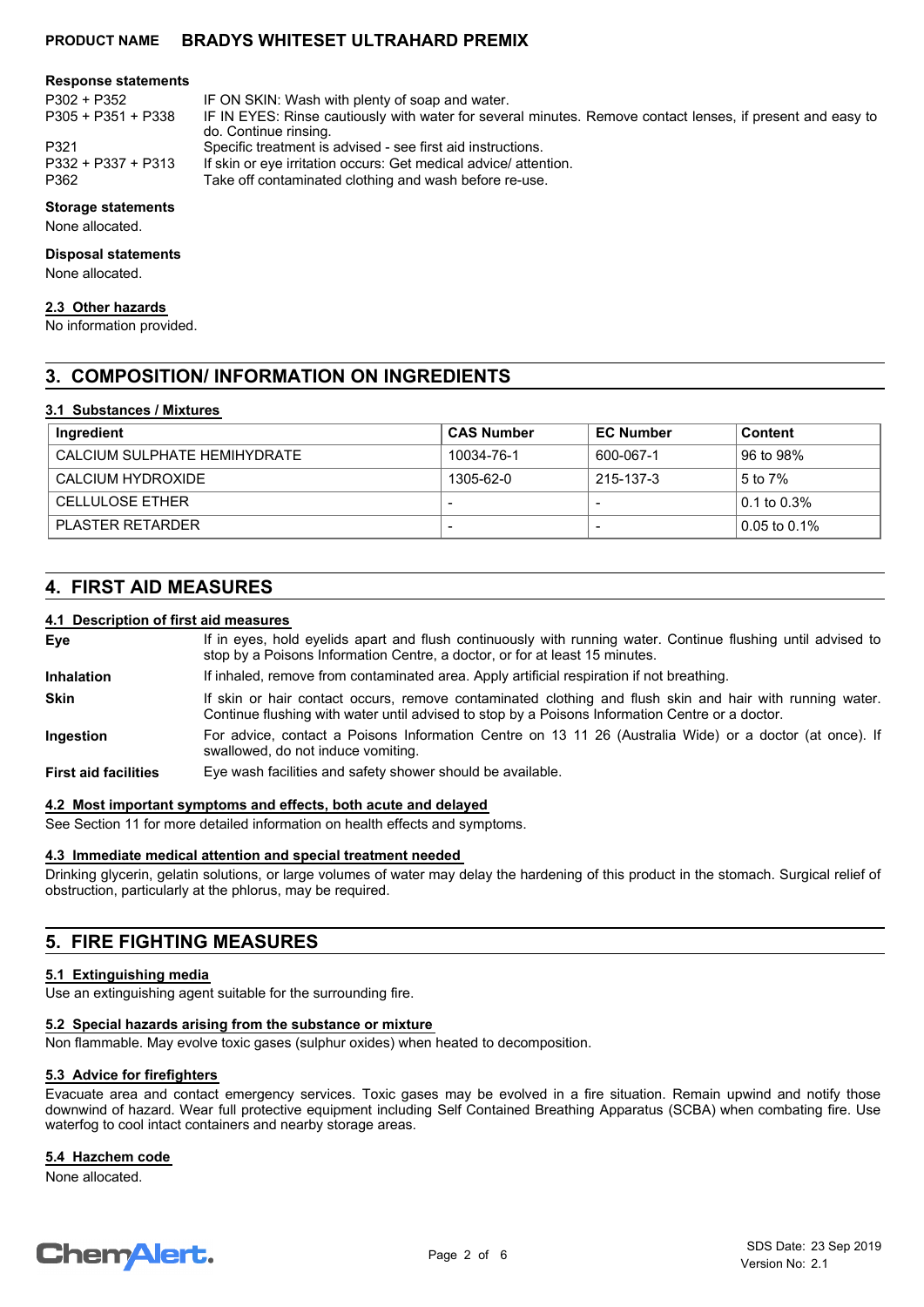# **6. ACCIDENTAL RELEASE MEASURES**

## **6.1 Personal precautions, protective equipment and emergency procedures**

Wear Personal Protective Equipment (PPE) as detailed in section 8 of the SDS.

### **6.2 Environmental precautions**

Prevent product from entering drains and waterways.

#### **6.3 Methods of cleaning up**

Moisten with water to prevent a dust hazard and place in sealable containers for disposal.

### **6.4 Reference to other sections**

See Sections 8 and 13 for exposure controls and disposal.

# **7. HANDLING AND STORAGE**

## **7.1 Precautions for safe handling**

Before use carefully read the product label. Use of safe work practices are recommended to avoid eye or skin contact and inhalation. Observe good personal hygiene, including washing hands before eating. Prohibit eating, drinking and smoking in contaminated areas.

### **7.2 Conditions for safe storage, including any incompatibilities**

Store in a cool, dry, well ventilated area, removed from incompatible substances and foodstuffs. Ensure containers are tightly sealed, adequately labelled and protected from physical damage.

### **7.3 Specific end uses**

No information provided.

# **8. EXPOSURE CONTROLS / PERSONAL PROTECTION**

## **8.1 Control parameters**

#### **Exposure standards**

| Ingredient        | Reference        | <b>TWA</b> |                   | <b>STEL</b> |                   |
|-------------------|------------------|------------|-------------------|-------------|-------------------|
|                   |                  | ppm        | mg/m <sup>3</sup> | ppm         | mg/m <sup>3</sup> |
| Calcium hydroxide | <b>SWA [AUS]</b> | --         |                   | $- -$       | $- -$             |

#### **Biological limits**

No biological limit values have been entered for this product.

#### **8.2 Exposure controls**

Avoid inhalation. Use in well ventilated areas. Where an inhalation risk exists, mechanical extraction ventilation is recommended. Maintain dust levels below the recommended exposure standard. **Engineering controls**

#### **PPE**

| Wear dust-proof goggles.                                                            |
|-------------------------------------------------------------------------------------|
| Wear PVC or rubber gloves.                                                          |
| When using large quantities or where heavy contamination is likely, wear coveralls. |
| Where an inhalation risk exists, wear a Class P1 (Particulate) respirator.          |
|                                                                                     |



# **9. PHYSICAL AND CHEMICAL PROPERTIES**

# **9.1 Information on basic physical and chemical properties**

| Appearance          | <b>WHITE POWDER</b>  |
|---------------------|----------------------|
| <b>Odour</b>        | <b>SLIGHT ODOUR</b>  |
| <b>Flammability</b> | <b>NON FLAMMABLE</b> |
| <b>Flash point</b>  | NOT RELEVANT         |

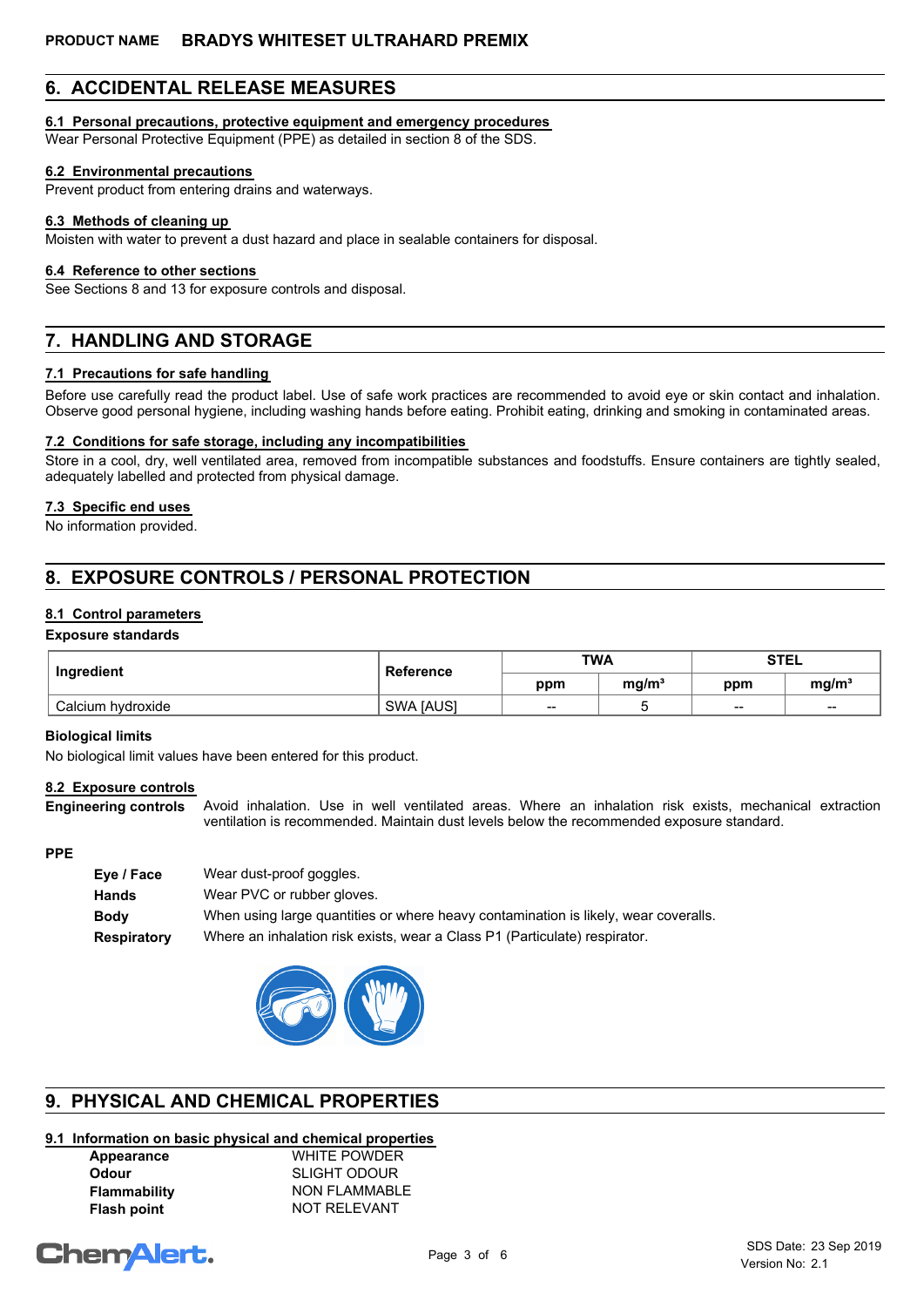## **PRODUCT NAME BRADYS WHITESET ULTRAHARD PREMIX**

#### **9.1 Information on basic physical and chemical properties**

| <b>Boiling point</b>             | NOT AVAII ABI F      |
|----------------------------------|----------------------|
| <b>Melting point</b>             | <b>NOT AVAILABLE</b> |
| <b>Evaporation rate</b>          | <b>NOT AVAILABLE</b> |
| рH                               | 11 to 12             |
| <b>Vapour density</b>            | <b>NOT AVAILABLE</b> |
| <b>Specific gravity</b>          | <b>NOT AVAILABLE</b> |
| Solubility (water)               | <b>NOT AVAILABLE</b> |
| <b>Vapour pressure</b>           | NOT AVAII ABI F      |
| <b>Upper explosion limit</b>     | NOT RFI FVANT        |
| Lower explosion limit            | NOT RFI FVANT        |
| <b>Partition coefficient</b>     | NOT AVAII ABI F      |
| <b>Autoignition temperature</b>  | NOT AVAILABLE        |
| <b>Decomposition temperature</b> | NOT AVAII ABI F      |
| Viscosity                        | <b>NOT AVAILABLE</b> |
| <b>Explosive properties</b>      | NOT AVAII ABI F      |
| <b>Oxidising properties</b>      | <b>NOT AVAILABLE</b> |
| <b>Odour threshold</b>           | NOT AVAILABLE        |

# **10. STABILITY AND REACTIVITY**

## **10.1 Reactivity**

Carefully review all information provided in sections 10.2 to 10.6.

#### **10.2 Chemical stability**

Stable under recommended conditions of storage.

#### **10.3 Possibility of hazardous reactions**

Polymerization will not occur.

#### **10.4 Conditions to avoid**

Avoid contact with incompatible substances.

#### **10.5 Incompatible materials**

Incompatible with aluminium (when heated), diazomethane, phosphorus (at high temperatures) and oxidising agents.

#### **10.6 Hazardous decomposition products**

May evolve toxic gases (sulphur oxides) when heated to decomposition.

# **11. TOXICOLOGICAL INFORMATION**

#### **11.1 Information on toxicological effects**

**Acute toxicity** Based on available data, the classification criteria are not met.

#### **Information available for the ingredients:**

| Ingredient                  |                                                                               | Oral LD50          | <b>Dermal LD50</b> | <b>Inhalation LC50</b> |
|-----------------------------|-------------------------------------------------------------------------------|--------------------|--------------------|------------------------|
| <b>CALCIUM HYDROXIDE</b>    |                                                                               | 7300 mg/kg (mouse) | $\qquad \qquad$    | --                     |
| <b>CELLULOSE ETHER</b>      |                                                                               | $>$ 5 g/kg         | $>$ 5 g/kg         | $\qquad \qquad$        |
| <b>Skin</b>                 | Contact may result in irritation, redness, pain and rash.                     |                    |                    |                        |
| Eye                         | Contact may result in irritation, lacrimation, pain and redness.              |                    |                    |                        |
| <b>Sensitisation</b>        | Not classified as causing skin or respiratory sensitisation.                  |                    |                    |                        |
| <b>Mutagenicity</b>         | Not classified as a mutagen.                                                  |                    |                    |                        |
| Carcinogenicity             | Not classified as a carcinogen.                                               |                    |                    |                        |
| <b>Reproductive</b>         | Not classified as a reproductive toxin.                                       |                    |                    |                        |
| STOT - single<br>exposure   | Over exposure may result in irritation of the nose and throat, with coughing. |                    |                    |                        |
| STOT - repeated<br>exposure | Not classified as causing organ damage from repeated exposure.                |                    |                    |                        |
| <b>Aspiration</b>           | Not classified as causing aspiration.                                         |                    |                    |                        |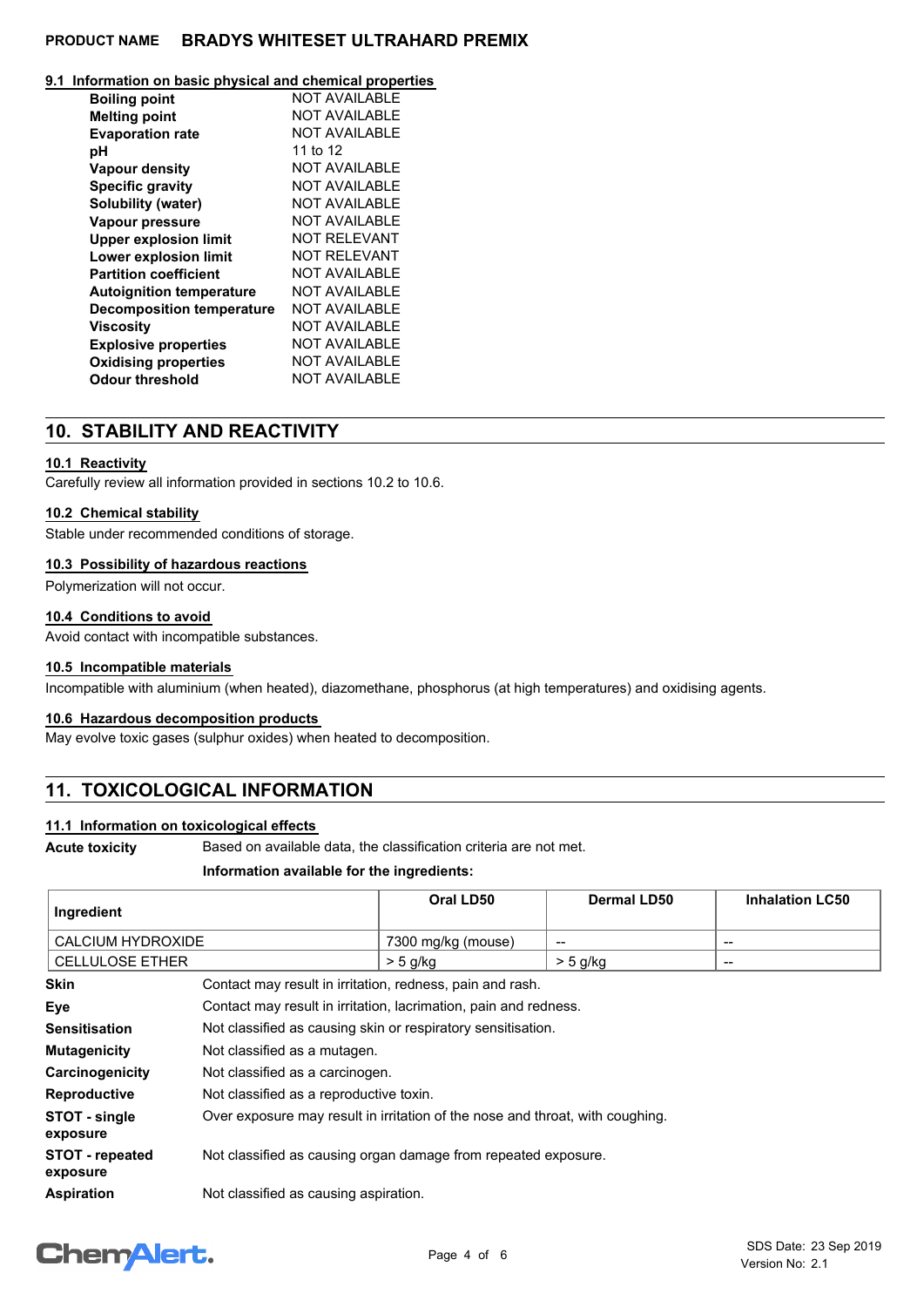# **12. ECOLOGICAL INFORMATION**

### **12.1 Toxicity**

No information provided.

**12.2 Persistence and degradability**

No information provided.

#### **12.3 Bioaccumulative potential**

No information provided.

## **12.4 Mobility in soil**

No information provided.

## **12.5 Other adverse effects**

The main component/s of this product are not anticipated to cause any adverse effects to plants or animals.

# **13. DISPOSAL CONSIDERATIONS**

### **13.1 Waste treatment methods**

Reuse where possible. No special precautions are normally required when handling this product. **Waste disposal** Legislation **Dispose of in accordance with relevant local legislation.** 

# **14. TRANSPORT INFORMATION**

## **NOT CLASSIFIED AS A DANGEROUS GOOD BY THE CRITERIA OF THE ADG CODE, IMDG OR IATA**

|                                     | <b>LAND TRANSPORT (ADG)</b> | <b>SEA TRANSPORT (IMDG / IMO)</b> | AIR TRANSPORT (IATA / ICAO) |
|-------------------------------------|-----------------------------|-----------------------------------|-----------------------------|
| 14.1 UN Number                      | None allocated.             | None allocated.                   | None allocated.             |
| 14.2 Proper<br><b>Shipping Name</b> | None allocated.             | None allocated.                   | None allocated.             |
| 14.3 Transport<br>hazard class      | None allocated.             | None allocated.                   | None allocated.             |
| 14.4 Packing Group                  | None allocated.             | None allocated.                   | None allocated.             |

#### **14.5 Environmental hazards**

No information provided.

## **14.6 Special precautions for user**

**Hazchem code** None allocated.

# **15. REGULATORY INFORMATION**

#### **15.1 Safety, health and environmental regulations/legislation specific for the substance or mixture**

A poison schedule number has not been allocated to this product using the criteria in the Standard for the Uniform Scheduling of Medicines and Poisons (SUSMP). **Poison schedule** Safework Australia criteria is based on the Globally Harmonised System (GHS) of Classification and Labelling of Chemicals. **Classifications**

#### **AUSTRALIA: AICS (Australian Inventory of Chemical Substances)** All components are listed on AICS, or are exempt. **Inventory listings**

# **16. OTHER INFORMATION**

**Additional information**